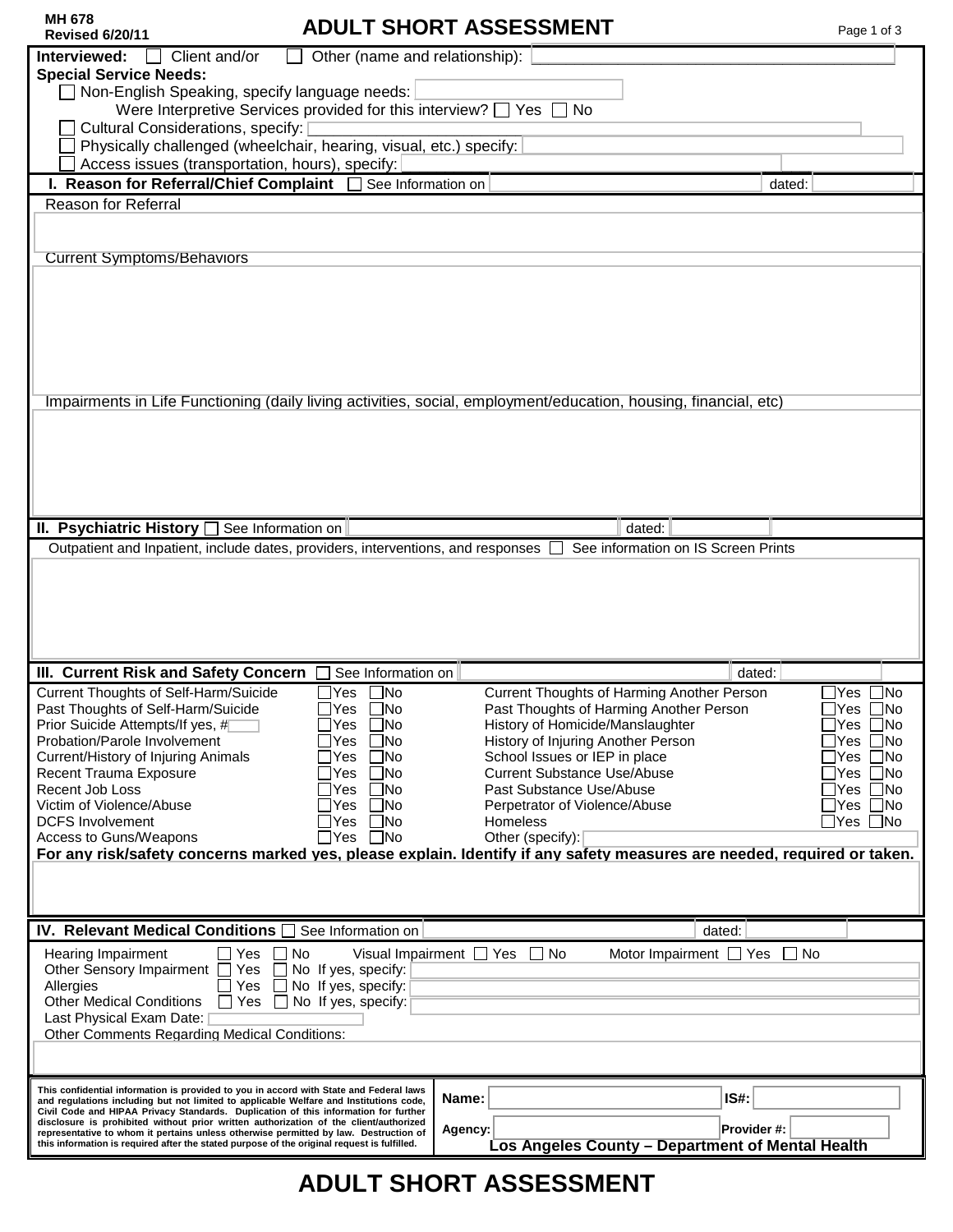#### **V. Medications**

Client is currently on medications:  $\Box$  Yes  $\Box$  No If yes, How many days of medication does the client have left? If yes, specify medications (include name and if there are any side-effects/adverse reactions).

| VI. Substance Use/Abuse                                                                                                                                                                                                                                                                                                        |            |              |                                |                                          |                                                  |     |                          |                                                  |                                 |
|--------------------------------------------------------------------------------------------------------------------------------------------------------------------------------------------------------------------------------------------------------------------------------------------------------------------------------|------------|--------------|--------------------------------|------------------------------------------|--------------------------------------------------|-----|--------------------------|--------------------------------------------------|---------------------------------|
| "MH659 -Co-Occurring Joint Action Council Screening Instrument"<br>1. Were any of the questions checked "Yes" in Section 2 "Alcohol & Drug Use"?<br>Yes*<br>No If yes, complete A and B below<br>$\perp$<br>2. Were any of the questions checked "Yes" in Section 3 "Trauma/Domestic Violence"?<br>No If yes, answer 2a<br>Yes |            |              |                                |                                          |                                                  |     |                          |                                                  |                                 |
| 2a. Was the Trauma or Domestic Violence related to substance use?<br>Yes*<br>No If yes, complete A and B below                                                                                                                                                                                                                 |            |              |                                |                                          |                                                  |     |                          |                                                  |                                 |
| A. Alcohol Screening Questions                                                                                                                                                                                                                                                                                                 |            |              |                                |                                          |                                                  |     |                          |                                                  | 1 Drink = 12 Ounces of Beer     |
| 1. How often do you have a drink containing alcohol?<br>If "Never", proceed to Drug Screening Questions.                                                                                                                                                                                                                       |            |              | $\Box$ Never<br>less           |                                          | $\Box$ 2-4 times<br>$\Box$ Monthly or<br>a month |     | $\Box$ 3 times a<br>week | $\Box$ 4+ times a<br>week                        |                                 |
| 1a. How many drinks containing alcohol do you have on a<br>typical day when you are drinking?                                                                                                                                                                                                                                  |            |              | $\Box$ 1 or 2<br>$\Box$ 3 or 4 |                                          | $\Box$ 5 or 6                                    |     |                          | $\Box$ 7 to 9                                    | $\Box$ 10+                      |
| 1b. How often do you have six or more drinks on one<br>occasion?                                                                                                                                                                                                                                                               |            | $\Box$ Never |                                | $\Box$ Less than<br>monthly              | $\Box$ Monthly                                   |     |                          | $\Box$ Weekly                                    | $\Box$ Daily or<br>almost daily |
| <b>B. Drug Screening Questions</b>                                                                                                                                                                                                                                                                                             |            |              |                                |                                          |                                                  |     |                          |                                                  |                                 |
| 1. Have you used any drug in the past 30 days that was NOT prescribed by a doctor?                                                                                                                                                                                                                                             |            |              |                                |                                          |                                                  | Yes |                          | <b>No</b>                                        |                                 |
| 2. Drug Type(s) Used                                                                                                                                                                                                                                                                                                           | Ever Used? |              |                                | <b>Recently Used?</b><br>(Past 6 Months) |                                                  |     |                          | Route of Administration or other comments        |                                 |
| (Indicate with an "*" which substances are most                                                                                                                                                                                                                                                                                |            |              |                                | <b>No</b>                                | (IV use, smoking, snorting, etc.)                |     |                          |                                                  |                                 |
| preferred.)                                                                                                                                                                                                                                                                                                                    | Yes        | No           | <b>Yes</b>                     |                                          |                                                  |     |                          |                                                  |                                 |
| Amphetamines (Meth, crank, ice, etc.)                                                                                                                                                                                                                                                                                          |            |              |                                |                                          |                                                  |     |                          |                                                  |                                 |
| Cocaine or crack                                                                                                                                                                                                                                                                                                               |            |              |                                |                                          |                                                  |     |                          |                                                  |                                 |
| Hallucinogens                                                                                                                                                                                                                                                                                                                  |            |              |                                |                                          |                                                  |     |                          |                                                  |                                 |
| Inhalants                                                                                                                                                                                                                                                                                                                      |            |              |                                |                                          |                                                  |     |                          |                                                  |                                 |
| Marijuana                                                                                                                                                                                                                                                                                                                      |            |              |                                |                                          |                                                  |     |                          |                                                  |                                 |
| Nicotine (Cigarettes, cigars, smokeless tobacco)                                                                                                                                                                                                                                                                               |            |              |                                |                                          |                                                  |     |                          |                                                  |                                 |
| Opiates (Heroin, codeine, etc.)                                                                                                                                                                                                                                                                                                |            |              |                                |                                          |                                                  |     |                          |                                                  |                                 |
| Over the Counter Meds (Cough syrup, diet aids, etc.)                                                                                                                                                                                                                                                                           |            |              |                                |                                          |                                                  |     |                          |                                                  |                                 |
| Sedatives (Pain meds, etc.)                                                                                                                                                                                                                                                                                                    |            |              |                                |                                          |                                                  |     |                          |                                                  |                                 |
| Other (specify):                                                                                                                                                                                                                                                                                                               |            |              |                                |                                          |                                                  |     |                          |                                                  |                                 |
| C. Additional Comments (i.e. frequency, duration of use, etc.):                                                                                                                                                                                                                                                                |            |              |                                |                                          |                                                  |     |                          |                                                  |                                 |
| VII. Psychosocial [<br>See Information on                                                                                                                                                                                                                                                                                      |            |              |                                |                                          | dated:                                           |     |                          |                                                  |                                 |
| Family & Relationships, Dependent Care Issues (Number of Dependents, Ages, Needs & Special Needs), Current Living Arrangement, Social<br>Support Systems, Education, Employment History/Readiness/Means of Financial Support, Legal History and Current Legal Status which may<br>impact linkage/referral.                     |            |              |                                |                                          |                                                  |     |                          |                                                  |                                 |
| VIII. Additional Client Contacts/Relationships: Refer to the "MH 525: Contact Information" form.                                                                                                                                                                                                                               |            |              |                                |                                          |                                                  |     |                          |                                                  |                                 |
| $\Box$ DCFS<br>$\Box$ Probation<br>$\square$ DPSS<br>$\Box$ Health<br>□ Outside Meds<br>Regional Center<br>□ Substance Abuse/12 Step □ Consumer Run/NAMI<br>Education/AB 3632<br>$\Box$ Other                                                                                                                                  |            |              |                                |                                          |                                                  |     |                          |                                                  |                                 |
| This confidential information is provided to you in accord with State and Federal laws<br>and regulations including but not limited to applicable Welfare and Institutions code,<br>Civil Code and HIPAA Privacy Standards. Duplication of this information for further                                                        |            | Name:        |                                |                                          |                                                  |     |                          | IS#:                                             |                                 |
| disclosure is prohibited without prior written authorization of the client/authorized<br>representative to whom it pertains unless otherwise permitted by law. Destruction of                                                                                                                                                  |            |              |                                |                                          |                                                  |     |                          | Provider #:                                      |                                 |
| this information is required after the stated purpose of the original request is fulfilled.                                                                                                                                                                                                                                    |            | Agency:      |                                |                                          |                                                  |     |                          | Los Angeles County - Department of Mental Health |                                 |

# **ADULT SHORT ASSESSMENT**